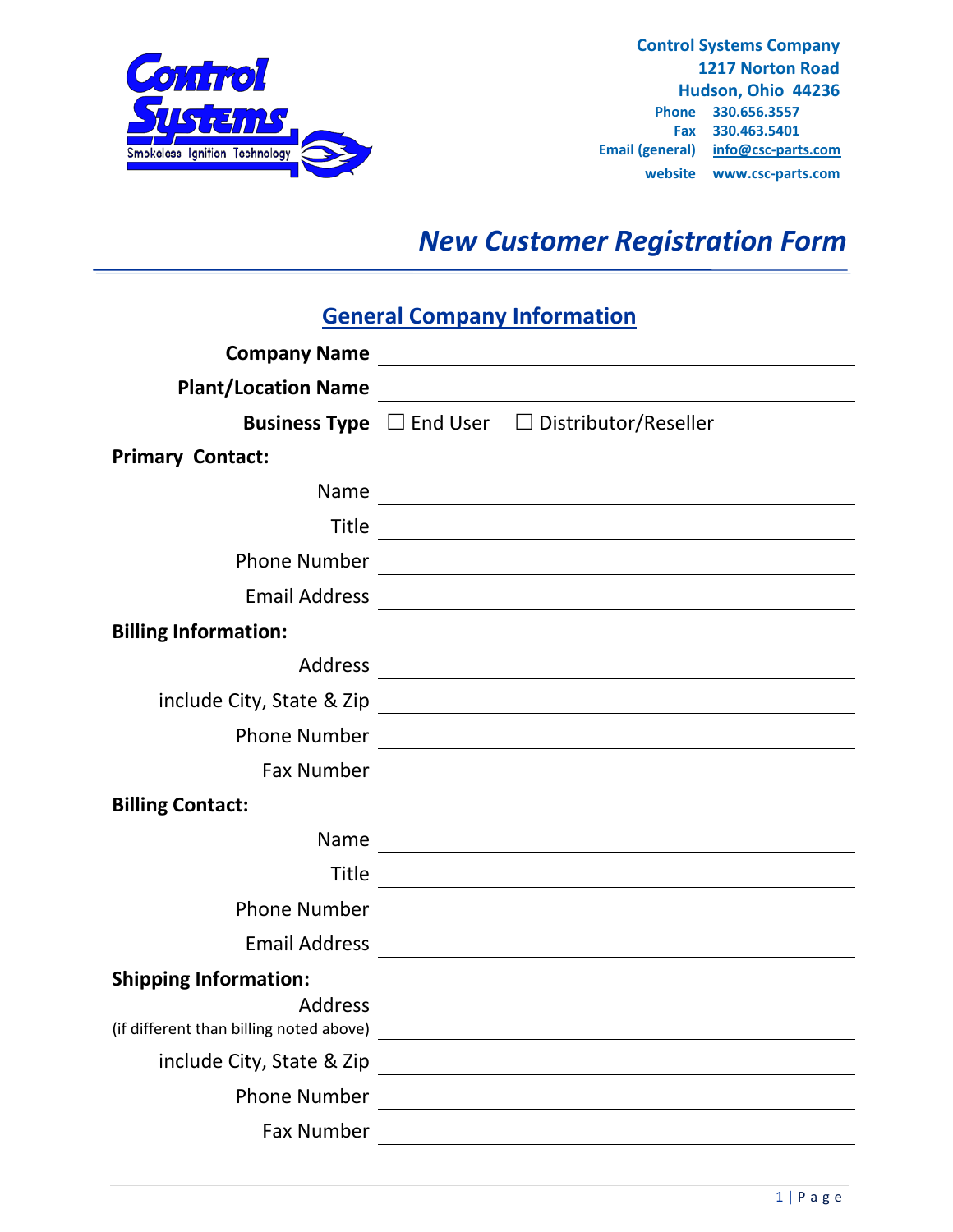

| <b>Purchasing Contact:</b>             |                                                                |
|----------------------------------------|----------------------------------------------------------------|
| <b>Name</b>                            |                                                                |
| <b>Title</b>                           |                                                                |
| <b>Phone Number</b>                    |                                                                |
| <b>Email Address</b>                   |                                                                |
| <b>Federal ID Number</b>               |                                                                |
|                                        | $\Box$ Taxable<br>$\Box$ Tax Exempt                            |
| <b>Company Tax Status</b>              | (please include W9/exemption certificate if applicable)        |
| Is Company Incorporated?               | <b>No. of Yrs in Business</b><br>$\square$ Yes<br>$\square$ No |
| Requested Payment Terms $\Box$ Net 30* | $\Box$ Credit Card<br>$\Box$ Other                             |

\*Net 30 and "Other" Terms require Trade References & Financial References to be completed

## **Trade References** *(please include at least 3 current references)*

#### *Reference 1:*

| <b>Company Name</b>  |                                                                                                                        |
|----------------------|------------------------------------------------------------------------------------------------------------------------|
| <b>Contact Name</b>  |                                                                                                                        |
| <b>Address</b>       |                                                                                                                        |
| <b>Phone Number</b>  |                                                                                                                        |
| <b>Fax Number</b>    |                                                                                                                        |
| <b>Email Address</b> |                                                                                                                        |
| <b>Reference 2:</b>  |                                                                                                                        |
| <b>Company Name</b>  |                                                                                                                        |
| <b>Contact Name</b>  | <u> 1980 - Johann Stoff, deutscher Stoffen und der Stoffen und der Stoffen und der Stoffen und der Stoffen und der</u> |
| <b>Address</b>       |                                                                                                                        |
|                      |                                                                                                                        |
| <b>Phone Number</b>  |                                                                                                                        |
| <b>Fax Number</b>    | <u> 1980 - John Stein, marking and de broad and de broad and de broad and de broad and de broad and de broad and</u>   |
| <b>Email Address</b> |                                                                                                                        |
|                      |                                                                                                                        |